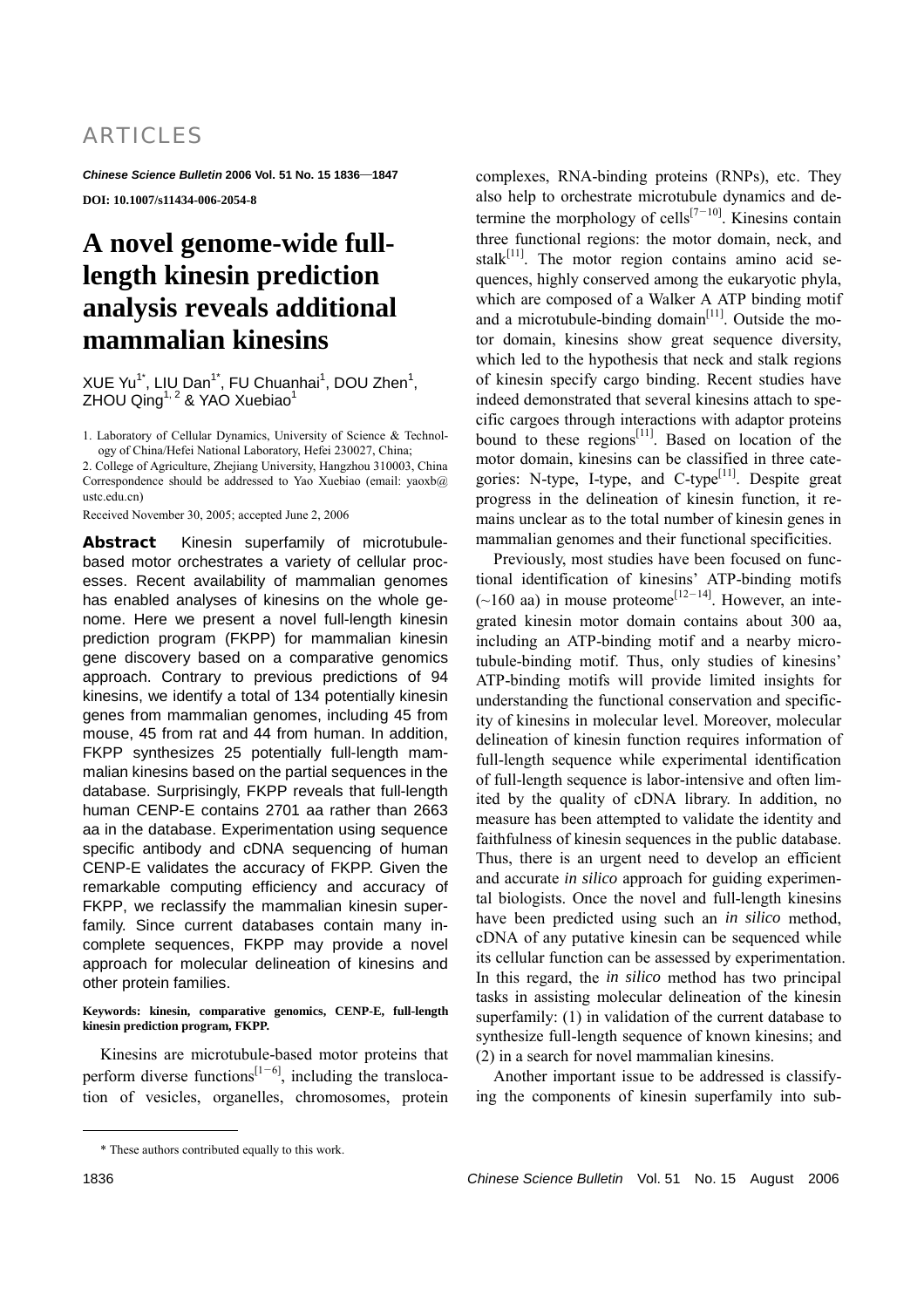classes. Early phylogenetic evolutionary analyses on kinesins were limited to human, mouse, fly, worm, and  $years<sup>[12-14]</sup>$ . And in these studies, only sequences of the ATP-binding motifs were adopted rather than fulllength kinesin motor domains. Given the recent completion of the rat genome (Rat Genome Sequencing Project Consortium; http://www.hgsc.bcm.tmc.edu/ projects/rat/), comparative genomics for mammalian kinesin superfamily has become feasible.

To this end, we have developed a novel computational assay named full-length kinesin prediction program (FKPP) based on comparative genomics approach. Given many proteins are fragments without full length in public databases, the FKPP program could also be a general method for prediction the full length sequences of these fragments. Based on the prediction results of FKPP, we have also employed the full-length kinesin motor domains for classification of the kinesin proteins. And the prediction result is helpful for further experimental manipulation.

### **1 Materials and methods**

#### *1.1 Clean redundant*

The initial loose "criteria" are used for maximizing the likelihood for kinesin identification. However, we obtain many redundant sequences based on sequence alignment. Some turn out to be the same gene differing only by a few amino acids, and many of them are alternative splicing variants. We then evaluate all pre- $\frac{d}{dt}$  dicted kinesins by  $BLAT^{[15]}$ , a fast and accurate local aligner that can be used in un-translated and translated modes. We do not pursue on the mosaic genes and if the coordinates of two predicted kinesins are the same or overlapped, we view them as different alternatively splicing (AS) isoforms of the same gene family and choose the longest sequence for further analysis.

### *1.2 FKPP for full-length kinesin synthesis*

After homology searching, some kinesin sequences remain incomplete. Thus we employ a novel comparative genomics approach, named full-length kinesin prediction program (FKPP), to predict the full-length sequence of fragment kinesins based on their evolutionary conservation. We apply this approach to synthesize full-length kinesins from human, mouse and rat genomes. The scheme is shown below:

(1) Based on our homology searching and redundant cleaning outcome, we retrieve the amino acid sequences of putatively orthologous kinesins from those three organisms, respectively. Multi-sequence alignment is then conducted using the ClustalW/X program with default parameters as described $[16]$ . If any of the three sequences is short and can only be aligned to others sequences with partial region, or is exceeding beyond the N-terminal or C-terminal of others sequences, we follow step (2). However, if three sequences can be aligned to the extent of full-length, we then follow step (3). And if step (3) is completed, we end the computational cycle.

(2) For this step, we assume three putatively orthologous kinesins: HsKIF-A, MmKIF-A and RnKIF-A. HsKIF-A and MmKIF-A are much shorter than RnKIF-A, which has excessive sequence beyond N-terminal or C-terminal. We use RnKIF-A sequence to run BLASTP from NCBI website with default parameters against human and mouse proteomes, respectively, in non-redundant GenBank database (nr protein database). The hits with >70% identity are accepted for further analysis. Then we may get N and M homology fragments in human and mouse proteomes with RnKIF-A respectively. There are HsKIF-A,  $Hs-F_1$ , Hs-F<sub>2</sub>,  $\cdots$ , Hs-F<sub>N-1</sub> in human, and MmKIF-A, Mm-F<sub>1</sub>, Mm-F<sub>2</sub>,  $\cdots$ , Mm-F<sub>M-1</sub> in mouse. These homology fragments can be discontinuous, with some of them possibly overlapping. We assemble the overlapping fragments into a single longer sequence, from N′ and M′ discontinuous fragments in human and mouse, respectively. We complement the gaps directly by the corresponding sequence region of RnKIF-A and generate "chimeric" sequences for human and mouse HsKIF-A′ and MmKIF-A′. If more homology fragments of HsKIF-A and MmKIF-A are found, we then directly use the complemented parts of RnKIF-A to generated "chimeric" sequences HsKIF-A′ and MmKIF-A′, and then localize HsKIF-A′ and MmKIF-A′ to their genomes by BLAT, respectively, in translated mode<sup>[15]</sup>. Although other similar tools for identifying potential exon/intron structure in pre-mRNA/ protein can also be used, the BLAT tool is chosen here.

If the full length "chimeric" sequence cannot be localized on genome properly, or the complemented stretches cannot be localized on genome, or original gene structure is heavily disrupted, or BLAT alignment SCORE decrease significantly (>10%), we consider that our chimeric sequence to be improper and reject it. Obviously, there are some different sites and microin $dels^{[17]}$  within complemented parts compared to ge-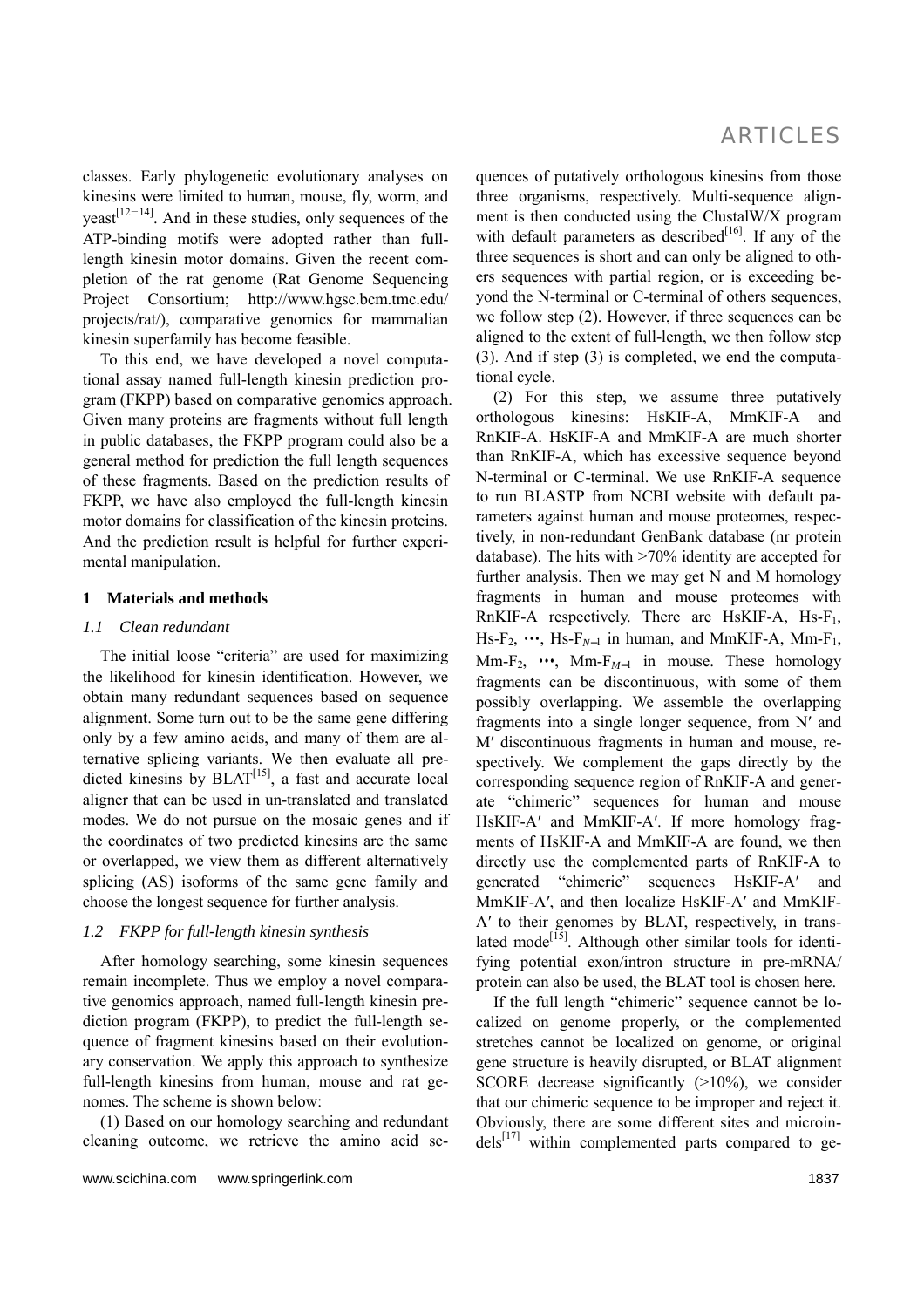nome translated content, so we correct these sites and delete the indels based on genome content to ensure the complemented parts of the sequence have 100% identity to the human genome content. If a STOP codon is found in our corrected sequence, it is also rejected. Otherwise, we keep the results and get HsKIF-A'' and MmKIF-A''. Then we shift to step (1).

(3) We check the alignable region of the sequences. If one KIF has more stretches than other two sequences, we try to complement such gaps by these stretches. Then the "chimeric" sequences are localized to their own genome by BLAT, and the rules to accept our complement are same as in step (2). Then we shift to step (1). For convenience of the experimentalists, the FKPP approach is so easy that could be implemented by hand.

### *1.3 Experimental validation of FKPP*

Antibodies against a synthetic peptide (PYLQTKH-IEKLFTANC; BACHEM Americas) derived from the 36 aa sequence uncovered in our FKPP, but missing from the published sequence<sup>[6]</sup>, were raised in rabbits using standard protocol as described. Immunoprecipitation and western blotting were carried out as described<sup>[9]</sup>.

To validate if the *in silico* CENP-E is also centromere-associated as is the human CENP-E in the database, we carried out immunofluorescence labeling to visualize tubulin, CENP-E, and DNA essentially as described $[9]$ . Mouse antibody 177 was chosen as the antibody was originally used for the discovery of human CENP-E<sup>[6]</sup>.

### **2 Results**

### *2.1 Full-length kinesin prediction by FKPP*

As the first step toward homology searching, we retrieve amino acid sequences of all known kinesins and kinesin-like molecules from various organisms including yeasts (*S. cerevisiae* and *S. pombe*), worm (*C. elegans*), fly (*D. melanogaster*), mouse (*M. musculus*), rat (*R. norvegicus*) and human (*H. sapiens*) from the public databases including NCBI GenBank, Swissprot, Kinesin Home Page (http://www.proweb.org/kinesin/), and Ensembl. Each known kinesin sequence is used to search for homologues in other organisms' "proteome" by standard BLASTP. Kinesin prediction across yeasts, worm and fly is carried out at the sequence identity greater than 30% while the *E*-value is less than  $e^{-10}$ . For prediction among mouse, rat and human genomes, we

set two criteria: (1) In the pair-wised comparison, alignable sequence similarity should cover more than 80% of entire length of the shorter one; (2) The identity of aligned sequence in paired regions should be greater than 30%.

Despite the completion of several mammalian genomes, it remains elusive as to the respective number of kinesin genes in mice, rat and human genomes since genome project does not provide full-length cDNA sequences. The only source for partial collection of full-length kinesins is Kinesin Home Page, which lists a total of 94 kinesins with 36 in human, 47 in mouse and 11 in rat. Among these listed kinesins, about 20 kinesins only have partial amino acid  $(\sim]160$  aa) sequences.

Experimental identification of full-length sequence of all mammalian kinesins becomes an infeasible task given the large number of molecules and limitation of richness of kinesin molecules in individual cDNA libraries; however, *in silico* prediction may facilitate the identification of full-length kinesin with ease. Thus, we developed a novel *in silico* full-length kinesin prediction program (FKPP) to synthesize "full-length" mammalian kinesins. FKPP is a comparative genomics based approach, based on the fact that the human, mouse, and rat proteomes are much conserved with  $\sim$ 21% (1743/8148) indel (short stretch deletion or insertion) events within rodent protein-coding sequences, and small insertions and deletions of  $1 - 10$  bp in length occur at  $5\%$  of the point substitution rate<sup>[17]</sup>. Since kinesins are highly conserved between mouse and hu- $\text{man}^{[12-14]}$ , we reason that a comparative genomicsbased approach is reliable as the gene structures of most of the kinesins are conserved evolutionarily.

In this work, we are able to "synthesize" 25 fulllength kinesins based on the partial sequences in the database. For example, MmKIF16A (GI: 2443266) (kinesin-3) has only 160 aa even after homology searching. But its rat putatively orthologue (RnKIF16A) has a full-length of 4614 aa (GI: 34857644). Our FKPP analysis yields a full-length MmKIF16A of 4529 aa. Fig. 1 offers a scheme for the FKPP analysis using KIF16A as an example. The original MmKIF16A sequence is first aligned with rat KIF16A followed by a BLASTP search in mouse proteome using full-length RnKIF16A sequence. Three partial sequences identified as matches to RnKIF16A are shown in Fig. 1(b). We assemble several genes such as mKIAA1300 (GI: 28972710), unnamed protein (GI: 26325666) and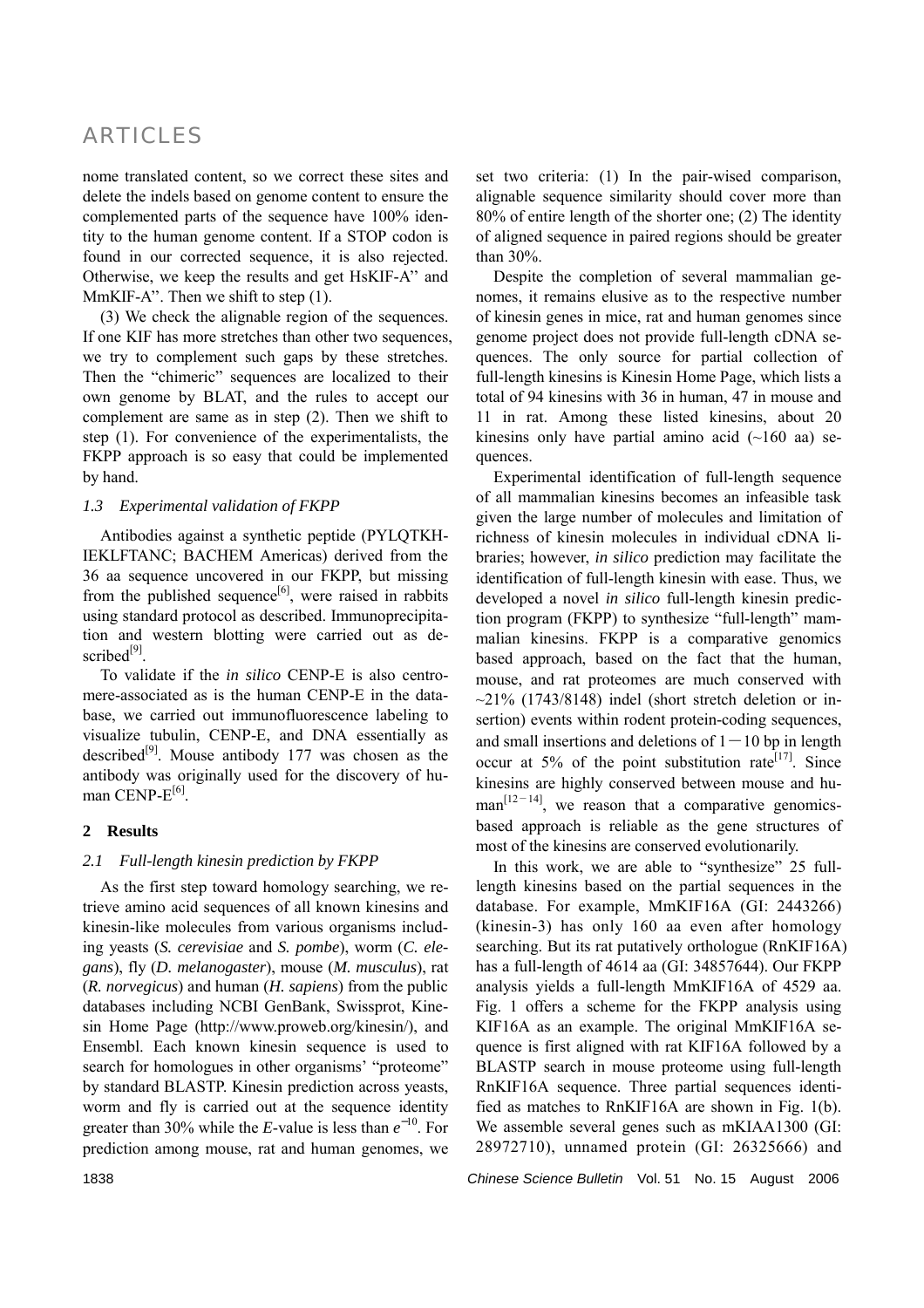

Fig. 1. FKPP for full-length kinesin discovery. (a) MmKIF16A is used as an example for FKPP given the availability of a short stretch of amino acid sequence available (160 aa). Partial sequence of MmKIF16A (GI: 2443266) is aligned with RnKIF16A. (b) Using RnKIF16A to conduct BLASTP search in mouse proteome, several homology sequences are found. For similarity, three sequences are presented MmKIf16A (GI: 2443266), mKIAA1300 (GI: 28972710), unnamed protein (GI: 26325666). The mKIAA1300 and unnamed proteins are first assembled into a unique sequence followed by filling the gap with sequence from the corresponding region of RnKIF16A, which leads to generation of a chimera. (c) The chimeric sequence to human genome with correction is done to make our sequence 100% identical to sequence published genome database. Then the *in silico* MmKIf16A contains a full-length of 4529 aa.

MmKIF16A (GI: 2443266) onto a unique template and directly fill the gap by the corresponding stretch in rat RnKIF16A, and generate a chimeric kinesin sequence. We then localize the chimera on the mouse genome by BLAT in translated mode. As shown in Fig. 1(c), modification is made to ensure chimeric sequence approaching a 100% identity to genome content.

### *2.2 Phylogenic analyses of kinesin in mammalian and eukaryotic genomes*

After synthesis of all mammalian kinesins using FKPP, phylogenic procedures are carried out to classify the all kinesins into subfamilies across human, mouse and rat genomes. The sequences of various motor domains are aligned by ClustalW/X with manual curation. The phylogenic trees are then generated by the MEGA program (ver. 2.1) as previously described<sup>[18]</sup>. An evolutionary tree for mammalian kinesins is generated as shown in Fig. 2(a), by the Neighbor-Joining method with Bootstrap and the Poisson Correction. We also construct a phylogenetic tree for all seven organisms (budding yeast, fission yeast, nematode, fruit fly, mouse, rat and human), implemented in Minimum Evolution method with the Gamma Distance model (Fig. 2(b)). The bootstrap testing for the two phylogenetic trees have been performed to validate that our analyses are

robust and reliable. All trees are un-root as previously reported $^{[12-14]}$ 

Using FKPP, a total of 134 kinesins are identified including 45 from mouse, 45 from rat and 44 from human (Table 1). We adopt a standard kinesin nomenclature and prefixed with "Hs", "Mm", "Rn" for each kinesin to annotate organisms $^{[19]}$ . Comparison of these FKPP-synthesized with all known mammalian kinesins (Kinesin Home Page) led to an identification of 49 novel kinesins, including eight from human, 6 from mouse and 35 from rat. In addition, to re-classify the kinesins based on their functional domains and motifs, we also employ Interpro database<sup>[20]</sup> to analyze the novel kinesins uncovered by FKPP. And default parameters are chosen.

Our newly generated evolutionary trees are essentially consistent to the previous version $[12-14]$ . Moreover, due to additionally kinesin discovered and used, our analyses provide more insightful information. Previously, KIF6, KIF7 and KIF9 were not classified into any kinesin sub-families and regarded to be orphan proteins<sup>[12–14]</sup>. However, in this work, both KIF6 and KIF9 have been classified into kinesin-9 sub-group. Interestingly, although the length of KIF6 and KIF9 are different largely, their motor domains are much similar, proposing that they may evolve from one ancestor. And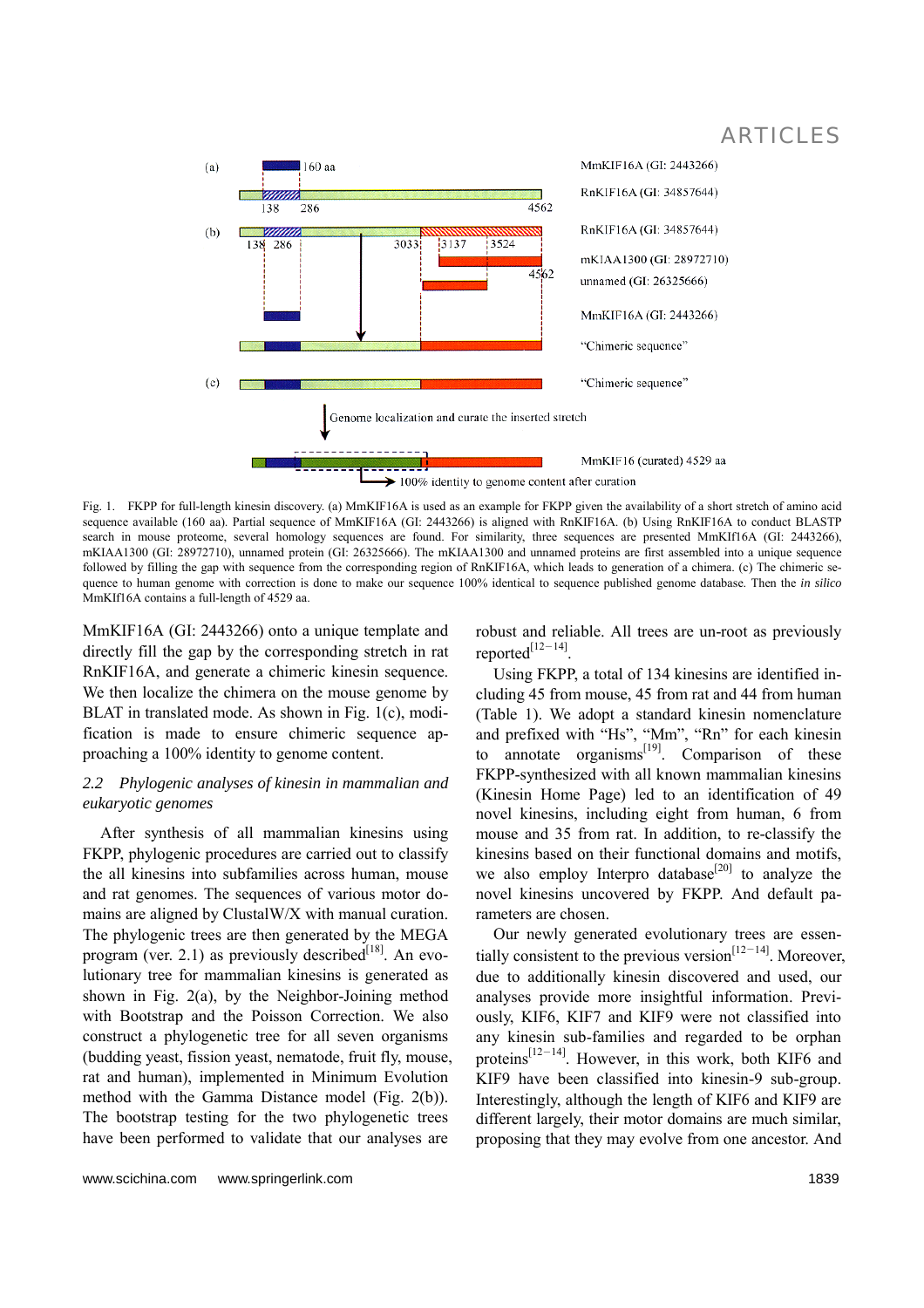

Fig. 2. Phylogenetic analyses with full-length kinesin motor domains. (a) Neighbor-Joining (NJ) tree with bootstrap for human, mouse, and rat. Three potential species-specific kinesins, HsKIF25, MmKIFC5C and RnKLP-6, are marked in the figure. (b) Minimum Evolution (ME) tree for mouse (human/rat), worm, fly, and yeast. We only use mouse kinesins as representatives for human, mouse and rat.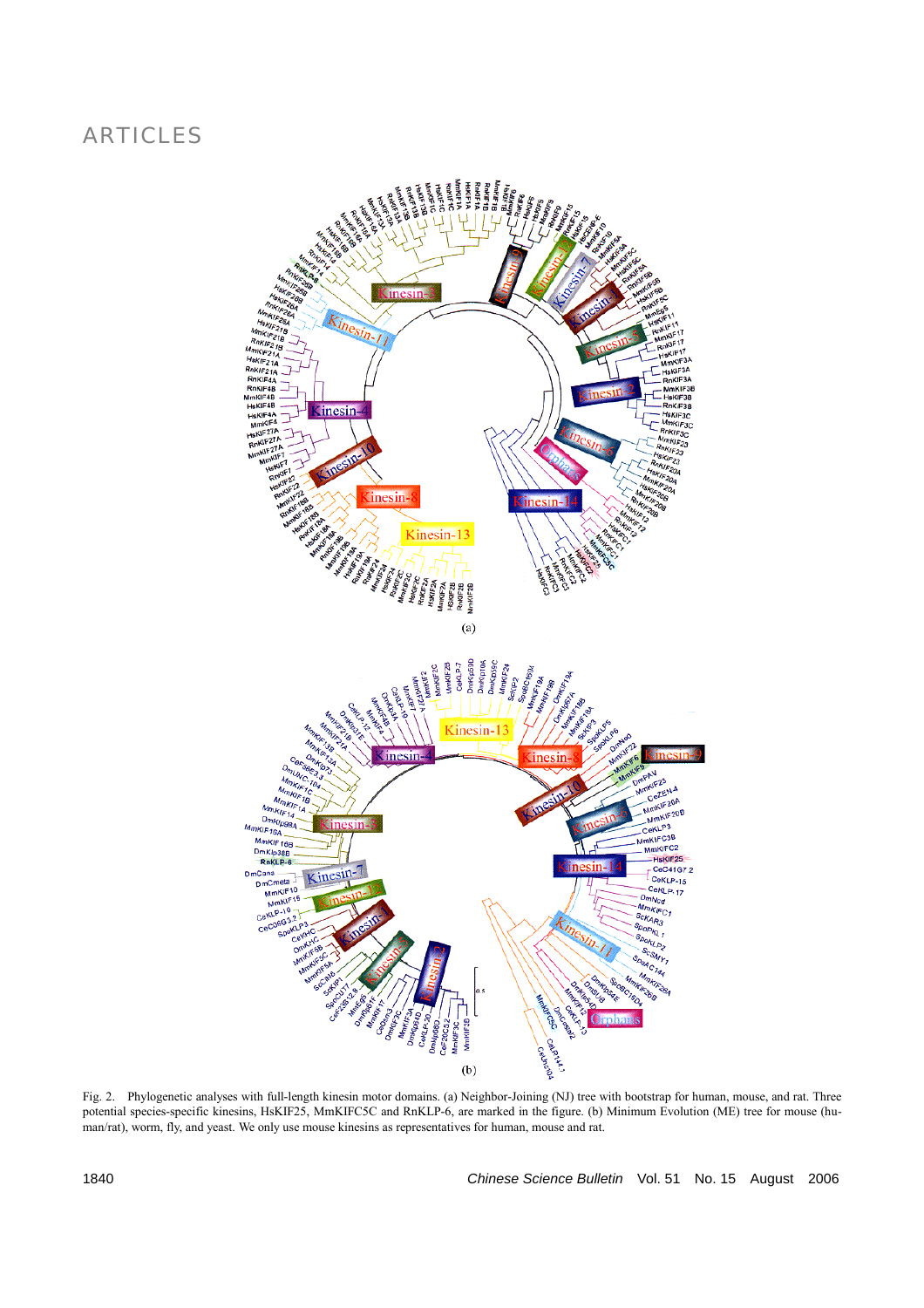|                    | raoie + + + complete not of kincomo actived from + KFT in comparison with those previously paolismed<br>Kinesin Home Page<br>After homology searching |             |                  |                              |             | <b>FKPP</b> |
|--------------------|-------------------------------------------------------------------------------------------------------------------------------------------------------|-------------|------------------|------------------------------|-------------|-------------|
| KIF                | GI or accession                                                                                                                                       | Length (aa) | Normalized name  | GI or accession              | Length (aa) | Length (aa) |
| HsCENP-E           | 399227                                                                                                                                                | 2665        | HsCENP-E/HsKIF10 | 399227                       | 2665        | 2701        |
| <b>HsKSP</b>       | 1706622                                                                                                                                               | 1056        | HsKIF11          | 1706622                      | 1057        |             |
| KIF12              | NP_612433                                                                                                                                             | 513         | HsKIF12          | 32699596                     | 551         | 618         |
| HsRBKIN1           | 11761611                                                                                                                                              | 1805        | HsKIF13A         | 21361722                     | 1805        |             |
| <b>HsGAKIN</b>     | 8896164                                                                                                                                               | 1826        | HsKIF13B         | 29421214                     | 1835        |             |
| <b>HsCMKrp</b>     | 452517                                                                                                                                                | 1648        | HsKIF14          | 23396633                     | 1648        |             |
| HsKlp7             | 9910266                                                                                                                                               | 1388        | HsKIF15          | 9910266                      | 1388        |             |
|                    |                                                                                                                                                       |             | HsKIF16A         | 34527855                     | 323         | 4441        |
| HsJ777L9           | 6522736                                                                                                                                               | 412         | HsKIF16B         | 27529917                     | 1393        | 1796        |
| HsKIAA1405         | 7243191                                                                                                                                               | 791         | HsKIF17          | 34978376                     | 1029        |             |
| HsDKFZp434         | 12053149                                                                                                                                              | 898         | HsKIF18A         | 21314742                     | 898         |             |
|                    |                                                                                                                                                       |             | HsKIF18B         | 37544008                     | 870         |             |
| <b>HsFLJ3730</b>   | NP_694941                                                                                                                                             | 548         | HsKIF19A         | 23397458                     | 548         | 894         |
| <b>HsATSV</b>      | 2497523                                                                                                                                               | 1690        | HsKIF1A          | 19924175                     | 1690        |             |
| HsKIF1B            | 3043706                                                                                                                                               | 1338        | HsKIF1B          | 42560524                     | 1816        |             |
| HsKIF1C            | 3913961                                                                                                                                               | 1103        | HsKIF1C          | 40254834                     | 1103        |             |
| HsRabK6            | 3978240                                                                                                                                               | 890         | HsKIF20A/MKLP2   | 5032013                      | 890         |             |
| HsKlpMPP1          | 5911999                                                                                                                                               | 1780        | HsKIF20B         | 15919888                     | 1820        |             |
| HsNYREN62          | 5360129                                                                                                                                               | 633         | HsKIF21A         | 33187651                     | 1662        |             |
| <b>HsLOC34389</b>  | XP_291594                                                                                                                                             | 512         | HsKIF21B         | 41114119                     | 1726        |             |
| HsKid              | 4519443                                                                                                                                               | 665         | HsKIF22          | 6453818                      | 665         |             |
| HsMKLP1            | 400264                                                                                                                                                | 960         | HsKIF23/MKLP1    | 20143967                     | 960         |             |
|                    |                                                                                                                                                       |             | HsKIF24          | 34532133                     | 850         | 1355        |
| HsKlp6q27          | 4115553                                                                                                                                               | 384         | HsKIF25          | 20138788                     | 384         |             |
| HsKIAA1236         | 6330751                                                                                                                                               | 1481        | HsKIF26A         | 20521808                     | 1840        | 1887        |
|                    |                                                                                                                                                       |             | HsKIF26B         | 41114119                     | 1726        |             |
|                    |                                                                                                                                                       |             | HsKIF27A         | 30794488                     | 1401        |             |
| HsKin2             | 3024057                                                                                                                                               | 679         | HsKIF2A          |                              | 679         |             |
| HsLOC8464          |                                                                                                                                                       | 673         | HSKIF2B          | 4758644                      | 673         |             |
|                    | NP_115948                                                                                                                                             |             |                  | 21707472                     |             |             |
| <b>HsMCAK</b>      | 1695882                                                                                                                                               | 725<br>702  | HsKIF2C          | 20141607                     | 725<br>702  |             |
| HsKIF3A            | 3851492                                                                                                                                               | 747         | HsKIF3A          | 33112673                     | 760         |             |
| HsKIF3B            | 3913958                                                                                                                                               | 793         | HsKIF3B          | 40788226                     | 793         |             |
| HsKIF3C            | 3913957                                                                                                                                               |             | HsKIF3C          | 3913957                      |             |             |
| HsKIF4             | 7266951                                                                                                                                               | 1232        | HsKIF4A          | 13959694                     | 1232        |             |
| LOC347363          | 29743725                                                                                                                                              | 304         | HsKIF4B          | 41147002                     | 1234        |             |
| HsnKHC<br>HsuKHC   | 2497520                                                                                                                                               | 1032        | HsKIF5A          | 2497520                      | 1032        |             |
|                    | 417216                                                                                                                                                | 963         | HsKIF5B          | 4758648                      | 963         |             |
| <b>HsxKHC</b>      | 3043586                                                                                                                                               | 957         | HsKIF5C          | 40788283                     | 999         |             |
|                    |                                                                                                                                                       |             | HsKIF6           | ENSP00000287152 <sup>a</sup> | 482         | 525         |
|                    |                                                                                                                                                       |             | HsKIF7           | 38348350                     | 830         | 1343        |
| HsKIF9             | 11275982                                                                                                                                              | 725         | HsKIF9           | 18202950                     | 790         | 3308        |
| HsCHO <sub>2</sub> | 3702453                                                                                                                                               | 673         | HsKIFC1          | 33875771                     | 725         |             |
|                    |                                                                                                                                                       |             | HsKIFC2          | 21955174                     | 838         |             |
| HsKIFC3            | 12654739                                                                                                                                              | 694         | HsKIFC3          | 34098691                     | 694         |             |
| MmKIF10            | 2443268                                                                                                                                               | 160         | MmCENP-E/MmKIF10 | 40388490                     | 2474        |             |
| MmKIF11            | 2443270                                                                                                                                               | 170         | MmKIF11          | 45476577                     | 1052        |             |
| MmEg5              | 4160556                                                                                                                                               | 1014        |                  |                              |             |             |
| MmKIF12            | 12858387                                                                                                                                              | 642         | MmKIF12          | 33563262                     | 642         |             |
| MmKIF13A           | 10697238                                                                                                                                              | 1749        | MmKIF13A         | 30794518                     | 1749        | 1784        |
| MmKIF13B           | 2443276                                                                                                                                               | 160         | MmKIF13B         | 38076359                     | 1960        |             |
| MmKIF14            | 2443278                                                                                                                                               | 166         | MmKIF14          | 38073343                     | 966         | 1662        |
| MmKIF15            | 2443280                                                                                                                                               | 166         | MmKIF15          | 38173736                     | 1387        |             |

Table 1 A complete list of kinesins derived from FKPP in comparison with those previously published<sup>a)</sup>

www.scichina.com www.springerlink.com 1841

(*To be continued on the next page*)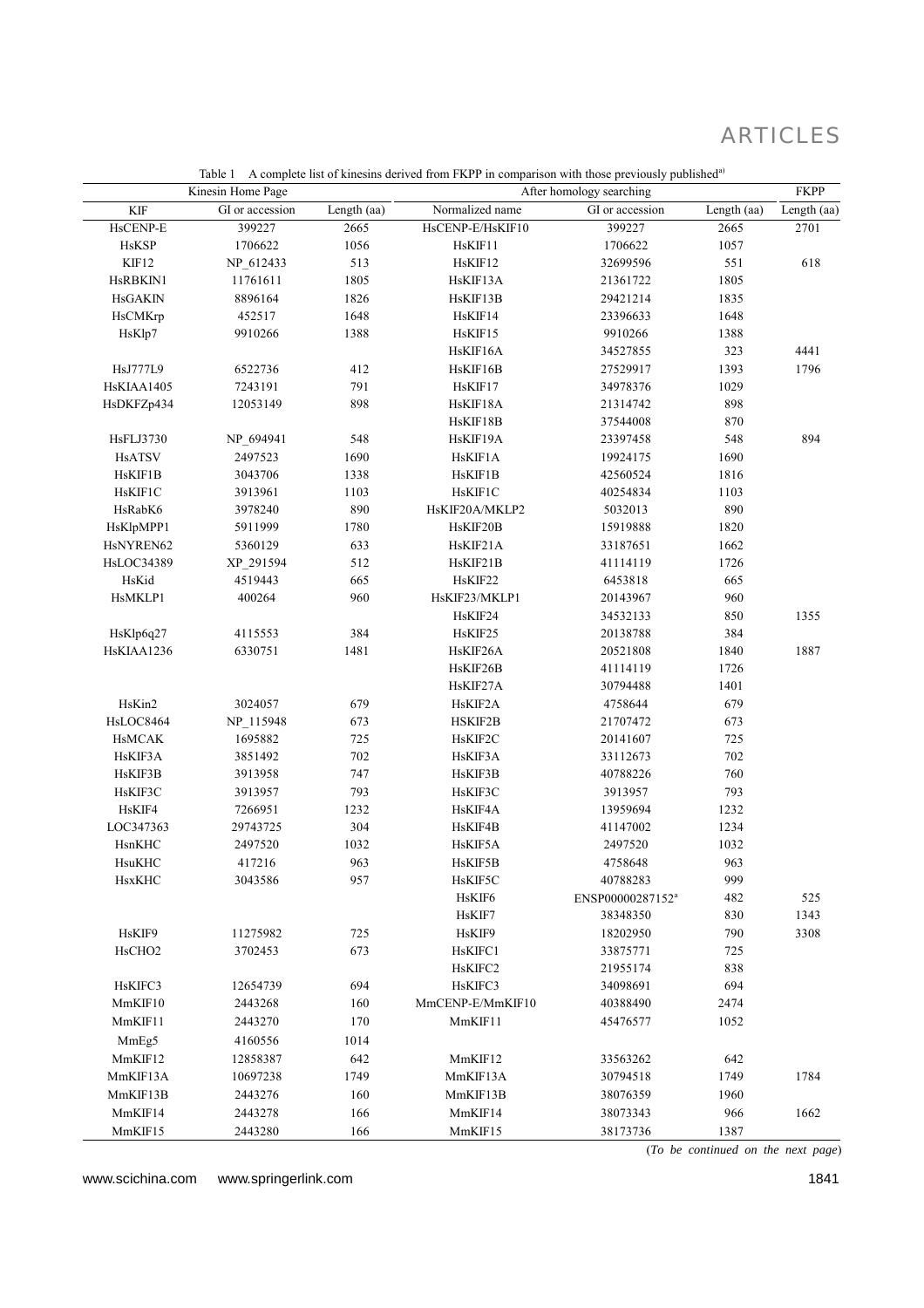| Kinesin Home Page |          | After homology searching |                     |                      | (Continued)<br><b>FKPP</b> |            |
|-------------------|----------|--------------------------|---------------------|----------------------|----------------------------|------------|
|                   |          |                          |                     |                      |                            | <b>KIF</b> |
| MmKIF16A          | 2443266  | 160                      | MmKIF16A            | 2443266              | 160                        | 4529       |
| MmKIF16B          | 2443262  | 150                      | MmKIF16B            | 38075140             | 2008                       |            |
| MmKIF17           | 2443264  | 159                      | MmKIF17             | 23396634             | 1038                       |            |
| MmKIF18A          | 12862603 | 151                      | MmKIF18A            | 21314852             | 886                        |            |
| MmKIF18B          | 12862605 | 149                      | MmKIF18B            | 37537560             | 834                        |            |
| MmKIF19A          | 12862606 | 148                      | MmKIF19A            | 12862607             | 148                        | 1000       |
|                   |          |                          | MmKIF19B            | 38081372             | 748                        |            |
| MmKIF1A           | 2506794  | 1695                     | MmKIF1A             | 2506794              | 1695                       |            |
| MmKIF1B           | 2497524  | 1150                     |                     |                      |                            |            |
| MmKIF1Bbrain      | 5081553  | 1816                     | MmKIF1B             | 5081553              | 1816                       |            |
| MmKIF1Bbeta       | 4512330  | 1770                     |                     |                      |                            |            |
| MmKIF1C           | 3913960  | 160                      | MmKIF1C             | 23821040             | 1100                       |            |
| MmKlp174          | 1695174  | 887                      | MmKIF20A            | 6679597              | 887                        |            |
| MmKIF20B          | 12862615 | 225                      | MmKIF20B            | 38085340             | 1774                       |            |
| MmKIF21a          | 6561827  | 1573                     | MmKIF21A            | 6561827              | 1573                       | 1638       |
| MmKIF21b          | 6561829  | 1668                     | MmKIF21B            | 6561829              | 1668                       |            |
| MmKIF22           | 2558833  | 148                      | MmKIF22             | 21704182             | 660                        |            |
| MmKIFd19          | 12851512 | 457                      | MmKIF23             | 29568094             | 953                        |            |
| MmKIF24           | 12862611 | 138                      |                     |                      |                            |            |
| MmKIFj19          | 12855902 | 157                      | MmKIF24             | 45708952             | 1320                       | 1327       |
|                   |          |                          | MmKIF26A            | 38073760             | 1989                       |            |
|                   |          |                          | MmKIF26B            | 34328423             | 1550                       | 1729       |
|                   |          |                          | MmKIF27             | 32401469             | 1394                       |            |
| MmKIF2            | 125402   | 716                      |                     |                      |                            |            |
| MmKIF2beta        | 2695866  | 659                      | MmKIF2A             | 125402               | 716                        |            |
|                   |          |                          | MmKIF2B             | 38092011             | 706                        |            |
| MmKIF2C           | 12862613 | 155                      | MmKIF2C             | 29840788             | 721                        |            |
| MmKIF3A           | 125403   | 701                      | MmKIF3A             | 125403               | 701                        |            |
| MmKIF3B           | 3122327  | 747                      | MmKIF3B             | 3122327              | 747                        |            |
| MmKIF3C           |          | 796                      | MmKIF3C             | 3913959              | 796                        |            |
|                   | 3913959  |                          |                     |                      |                            |            |
| MmKIF4            | 1170659  | 1231                     | MmKIF4A             | 1170659              | 1231                       |            |
|                   |          |                          | MmKIF4B             | 20858575             | 1222                       |            |
| MmKIF5a           | 3929108  | 1027                     | MmKIF5A             | 3929108              | 1027                       |            |
| MmKIF5b           | 2062607  | 963                      | MmKIF5B             | 2062607              | 963                        |            |
| MmKIF5c           | 3929110  | 956                      | MmKIF5C             | 3929110              | 956                        |            |
| MmKIF6            | 2443284  | 165                      | MmKIF6              | 31581530             | 481                        | 600        |
| MmKIF7            | 2443286  | 168                      | MmKIF7              | 38086933             | 1328                       |            |
| MmKIF8            | 2443288  | 185                      |                     |                      |                            |            |
| MmKIF9            | 5295882  | 790                      | MmKIF9              | 26325458             | 810                        | 3205       |
| MmKIFC2           | 1944330  | 792                      | MmKIFC2             | 1944330              | 792                        |            |
| MmKIFC3a          | 2443294  | 157                      | MmKIFC3             | 12585614             | 709                        |            |
| MmKIFC3b          | 12585614 | 709                      |                     |                      |                            |            |
| MmKIFC1           | 1944328  | 609                      |                     |                      |                            |            |
| MmKIFC5A          | 6979905  | 674                      | MmKIFC5A/MmKIFC1    | 13277705             | 674                        |            |
| MmKIFC4           | 2558829  | 155                      |                     |                      |                            |            |
| RnKRP6            | 2674187  | 169                      | RnKIF11             | 34862680             | 1165                       |            |
|                   |          |                          | RnKIF12             | 34868461             | 617                        |            |
|                   |          |                          | RnKIF13A            | 34874048             | 1826                       |            |
|                   |          |                          | RnKIF13B            | 34874311             | 1903                       |            |
|                   |          |                          |                     |                      | 1659                       |            |
|                   |          |                          | RnKIF15             | 31335233             | 1385                       |            |
|                   |          |                          |                     |                      |                            |            |
|                   |          |                          | RnKIF14<br>RnKIF16A | 34880426<br>62645648 | 4562                       |            |

(*To be continued on the next page*)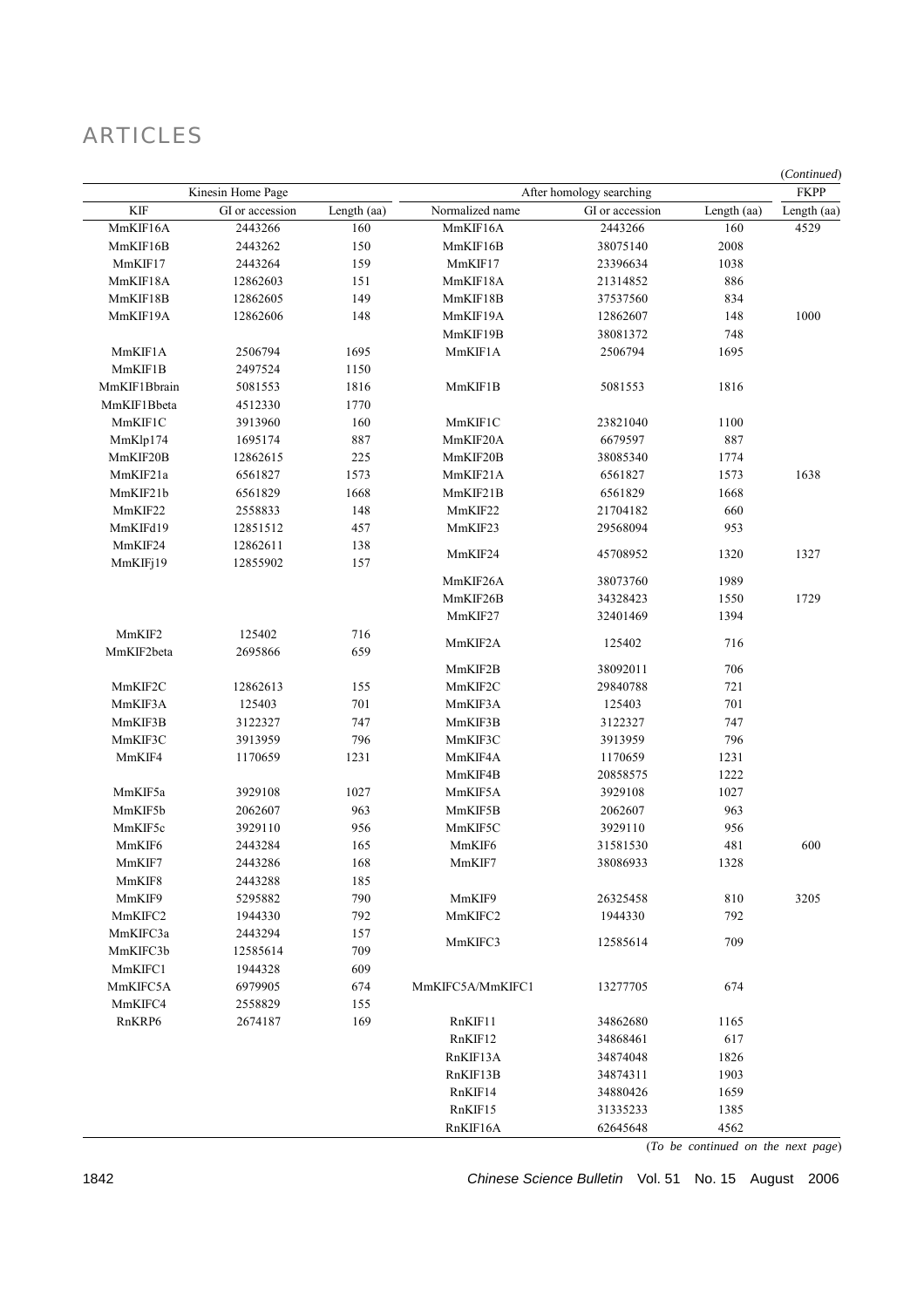|                   |                 |                          |                      |                 |             | (Continued) |
|-------------------|-----------------|--------------------------|----------------------|-----------------|-------------|-------------|
| Kinesin Home Page |                 | After homology searching |                      |                 | <b>FKPP</b> |             |
| <b>KIF</b>        | GI or accession | Length (aa)              | Normalized name      | GI or accession | Length (aa) | Length (aa) |
|                   |                 |                          | RnKIF16B             | 34859296        | 1569        | 2254        |
|                   |                 |                          | RnKIF17 <sup>b</sup> |                 |             | 983         |
|                   |                 |                          | RnKIF18A             | 34856640        | 659         | 804         |
|                   |                 |                          | RnKIF18B             | 34873908        | 991         |             |
|                   |                 |                          | RnKIF19A             | 34875045        | 1046        |             |
|                   |                 |                          | RnKIF19B             | 34871266        | 1882        |             |
|                   |                 |                          | RnKIF1A              | 34877667        | 1943        |             |
| RnKIF1B           | 3493139         | 689                      | RnKIF1B              | 29789307        | 1816        |             |
| RnKIF1D           | 2370435         | 1097                     | RnKIF1C              | 22024392        | 1097        |             |
|                   |                 |                          | RnKIF20A             | 34878647        | 888         |             |
|                   |                 |                          | RnKIF20B             | 34862643        | 2017        |             |
|                   |                 |                          | RnKIF21A             | 34867881        | 1767        |             |
|                   |                 |                          | RnKIF21B             | 34880431        | 1670        |             |
|                   |                 |                          | RnKIF22              | 34859268        | 609         |             |
|                   |                 |                          | RnKIF23              | 34864667        | 896         | 947         |
|                   |                 |                          | RnKIF24              | 34867277        | 1277        | 1320        |
|                   |                 |                          | RnKIF26A             | 34935518        | 1933        |             |
|                   |                 |                          | RnKIF26B             | 34881041        | 1813        |             |
| RnKRP5            | 2674185         | 167                      | RnKIF27A             | 38016129        | 1394        |             |
|                   |                 |                          | RnKIF2A              | 34854206        | 771         |             |
|                   |                 |                          | RnKIF2B              | 27675158        | 712         |             |
| RnKrp2            | 2772516         | 671                      | RnKIF2C              | 20279134        | 671         |             |
|                   |                 |                          | RnKIF3A              | 34870729        | 708         |             |
|                   |                 |                          | RnKIF3B              | 34859022        | 562         | 747         |
| RnKIF3C           | 3913949         | 796                      | RnKIF3C              | 16758244        | 796         |             |
|                   |                 |                          | RnKIF4A              | 34881081        | 1243        |             |
|                   |                 |                          | RnKIF4B              | 27668154        | 1224        |             |
|                   |                 |                          | RnKIF5A              | 34865745        | 1066        |             |
|                   |                 |                          | RnKIF5B              | 34876212        | 1114        |             |
| RnKHC             | 3122309         | 238                      | RnKIF5C              | 34854278        | 1004        |             |
| RnKRP3            | 2674181         | 160                      | RnKIF6               | 34874329        | 631         |             |
|                   |                 |                          | RnKIF7               | 34857299        | 1334        |             |
|                   |                 |                          | RnKIF9               | 34866378        | 3304        |             |
| RnKRP1            | 2674179         | 162                      | RnKIFC1              | 2674179         | 163         |             |
| RnKRP1            | 5070666         | 247                      | RnKIFC5A             | 34852223        | 616         |             |
|                   |                 |                          | RnKIFC2              | 38454244        | 791         |             |
| RnKRP4            | 2674183         | 153                      | RnKIFC3              | 34851230        | 739         |             |
|                   |                 |                          | RnKLP-6              | 34881054        | 1057        |             |
|                   |                 |                          | RnKIF10              | 34860597        | 2726        |             |

a) There are a total 134 unique kinesins in our list, in comparison with 94 kinesins published previously. The nr database has been employed. Mouse and rat have 45 kinesins, while human has 44 KIFs, with HsKIF19B missing from our survey. b) The HsKIF6 sequence is retrieved from Ensembl database. c) The RnKIF17 is directly *in silico* elongated by mouse and human putatively orthologues.

KIF7 is grouped into kinesin-4 sub-family. Previous work identified a potential non-existed kinesin of KIF8 in mouse<sup>[12–14]</sup>, which can be localized on its genome properly. Furthermore, this protein has no ortholog in either human and rat. This potential non-existed kinesin lead to obvious mistakes during classifying the kinesin N-2 sub-family. And in this work, we remove this protein to re-classify the sub-group. According to the standard nomenclature, a kinesin of KIF11 in original

N-2 sub-group is classified into kinesin-5 sub-family. Previously, only KIF19A and KIF19B were identified and grouped into a sub-family together with KIF22. FKPP has generated additional two kinesins of KIF18A and KIF18B, which are highly similar with KIF19A and KIF19B. In this regard, we re-classify the components in this sub-group. The KIF22 is grouped into kinesin-10 sub-family, while KIF18A, B and KIF19A, B is classified into kinesin-8 sub-group. The detailed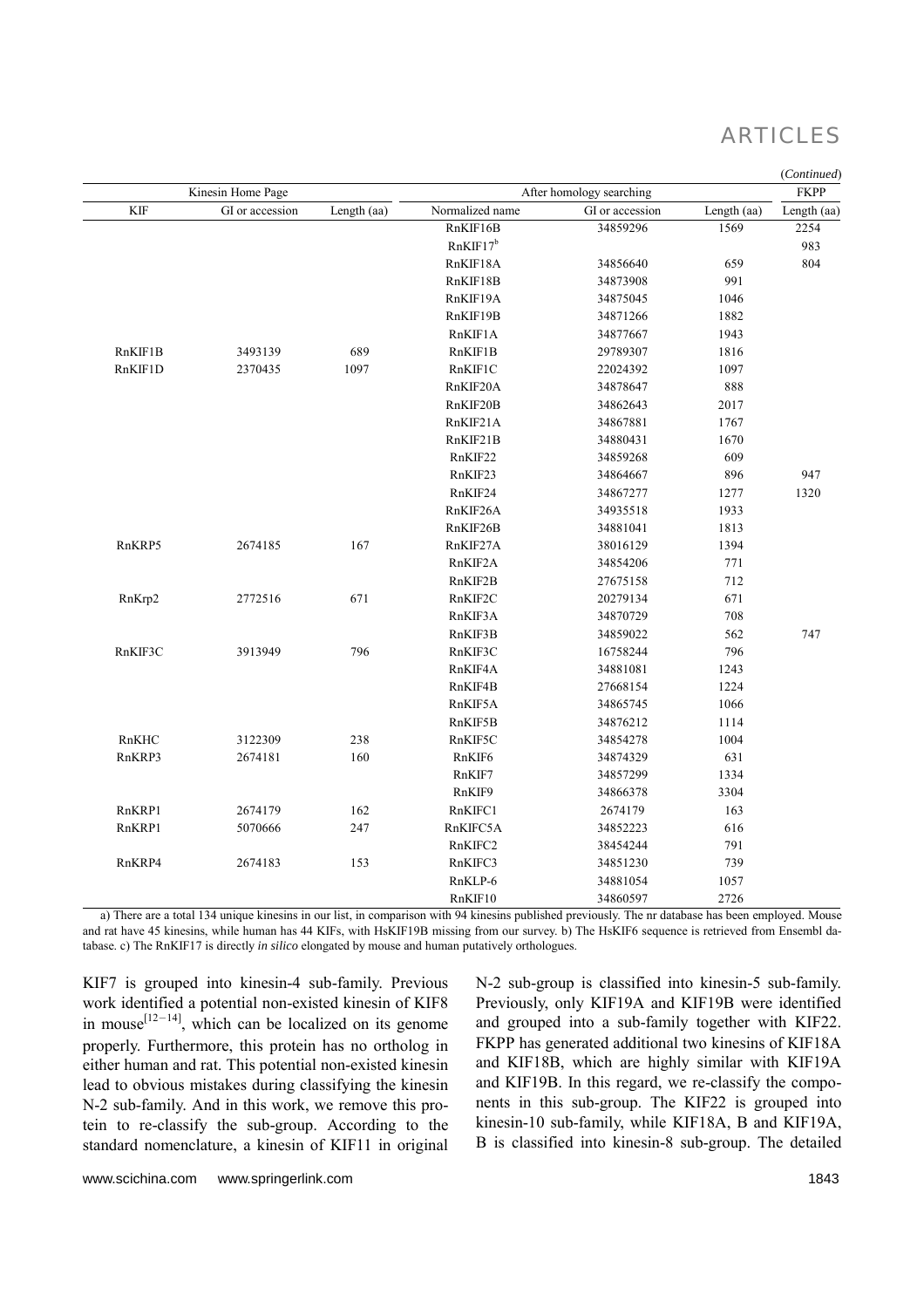analyses on kinesin-8 sub-family are described below.

FKPP reveals that individual organism often contains species-specific kinesin such as MmKIFC5C, RnKLP-6, and HsKIF25. Therefore, it is of great interest to study their evolutionary traits. Based on phylogenetic analysis, we classify that MmKIFC5C and HsKIF25 into the kinesin-14 sub-family while RnKLP-6 belongs to the kinesin-3 subfamily. In addition, we propose that mammalian KIF24 is an I-type/M-subfamily (kinesin-13) member based on its short evolutionary distance from conventional M kinesins. The motor position of kinesin RnKIF24 starts  $\sim$ 170 aa downstream from the N-terminus, and is distinctly different from other typical N-type kinesins, which contain an additional  $~50$  aa after the motor domain to form the "neck" of the motor molecule. It would be of great interest to evaluate whether this kinesin moves and how it moves compared to other M kinesin without a neck region.

Despite vast information on classification of kinesin, previous work did not establish any link between mammalian KIF7 and other kinesin superfamily members. Based on our phylogenetic analysis, we assign mammalian KIF7 to kinesin-4 subfamily. In addition, we have identified a novel kinesin-4 subfamily member, mammalian KIF27, which contains 3 isoforms (A, B, C). Mammalian KIF24 and KIF25 are classified as members of N-11 sub-family (including KIF26A, KIF26B) in previous work<sup>[12–14]</sup>. However, our analysis shows that mammalian KIF24 is much like M KIF and therefore assigned to the kinesin-13 subfamily (including KIF2A, B, C and others). In addition, HsKIF25 is only in human as a species-specific KIF and assigned to the kinesin-14 subfamily. Although the overall sequences of mammalian KIF6 and KIF9 bear low homology, their sequences in the motor domain are almost identical, suggesting that they may have evolved from one ancestor. We thus assign them to the kinesin-9 subfamily.

Mammalian KIF18A, B, KIF19A, B (human only has KIF19sA) are very similar to fission yeast SpoKLP5 and SpoKLP6 and Budding yeast ScKIP3 in evolutionary distance, which all are classified in the kinesin-8 subfamily. ScKIP3, SpoKLP5 and SpoKLP6 were reported to be functional during mitosis and are localized on kinetochore<sup>[21]</sup>. Therefore, we propose that this subfamily may be localized to the kinetochore and involved in mitosis.

In order to validate our predicted kinesins to be real genes that can be expressed in human tissues, we also

analyzed the expression profiles of human KIFs. We perform the homology search with 44 human kinesins in UniGene<sup>[22]</sup> and human ESTs databases, to testify whether these kinesin genes could be expressed in human tissue cells normally. For comparison, we also searched the GeneCards<sup>[23]</sup> database to identify the expression profile and tissue specificity of human kinesins. These results are listed in Table 2. Totally, 9 KIFs are identified as immune-specific for they are highly expressed in immune systems of  $>8-10$  fold to other tissues. Since immune system is a specific organ with ubiquitous cells division, these immune-specific kinesins might play important roles during cell-cycle process. Surprisingly, at least four KIFs of them are which have roles in mitosis/cell division, KIF10/ CENP- $E^{[9,10]}$ , KIF2C/MCAK<sup>[24]</sup>, KIF11/EG5<sup>[25]</sup> and KIF20A/Rabkinesin-6/ MKLP2 (localized on midbody during cytokinesis, unpublished observation). Whether other five kinesins will be also functional during cell division should be experimentally verified.

### *2.3 Validation of FKPP by experimentation*

Our early studies identified human CENP-E as a mitotic kinesin associated with the kinetochore<sup>[6]</sup>. Our recent studies demonstrate the importance of CENP-E as an essential motor for chromosome congression $[9,10]$ . Surprisingly, FKPP predicts that full-length human CENP-E contains 2701 aa, 38 aa longer than that of published sequence $[6]$ . In fact, recombinant full-length human CENP-E in insect cells was 5 kD shorter than that of the endogenous protein in human cells, suggesting that CENP-E cloned from the expression library may be somewhat incomplete. Fig. 3(a) displays *in silico* human CENP-E in relation to the published sequence $[6]$ . To validate the accuracy of FKPP, we raised a peptide antibody against this fragment and used the antibody to isolate CENP-E from mitotic HeLa cells. As shown in Fig. 3(b), immunoprecipitates isolated by the newly made peptide antibody and a previously characterized CENP-E antibody  $HpX^{[7]}$ , but not rabbit IgG, contain CENP-E judged by the monoclonal antibody 177 that was used to clone human CENP- $E^{[6]}$ . Our triple immunofluorescence microscopic analyses indicate that both mouse CENP-E antibody 177 and the peptide CENP-E antibody gave indistinguishable labeling on the kinetochore of mitotic HeLa cells. Moreover, DNA sequencing of a human CENP-E clone isolated from the human testis library validates the accuracy of our FKPP analysis. Thus, human CENP-E con-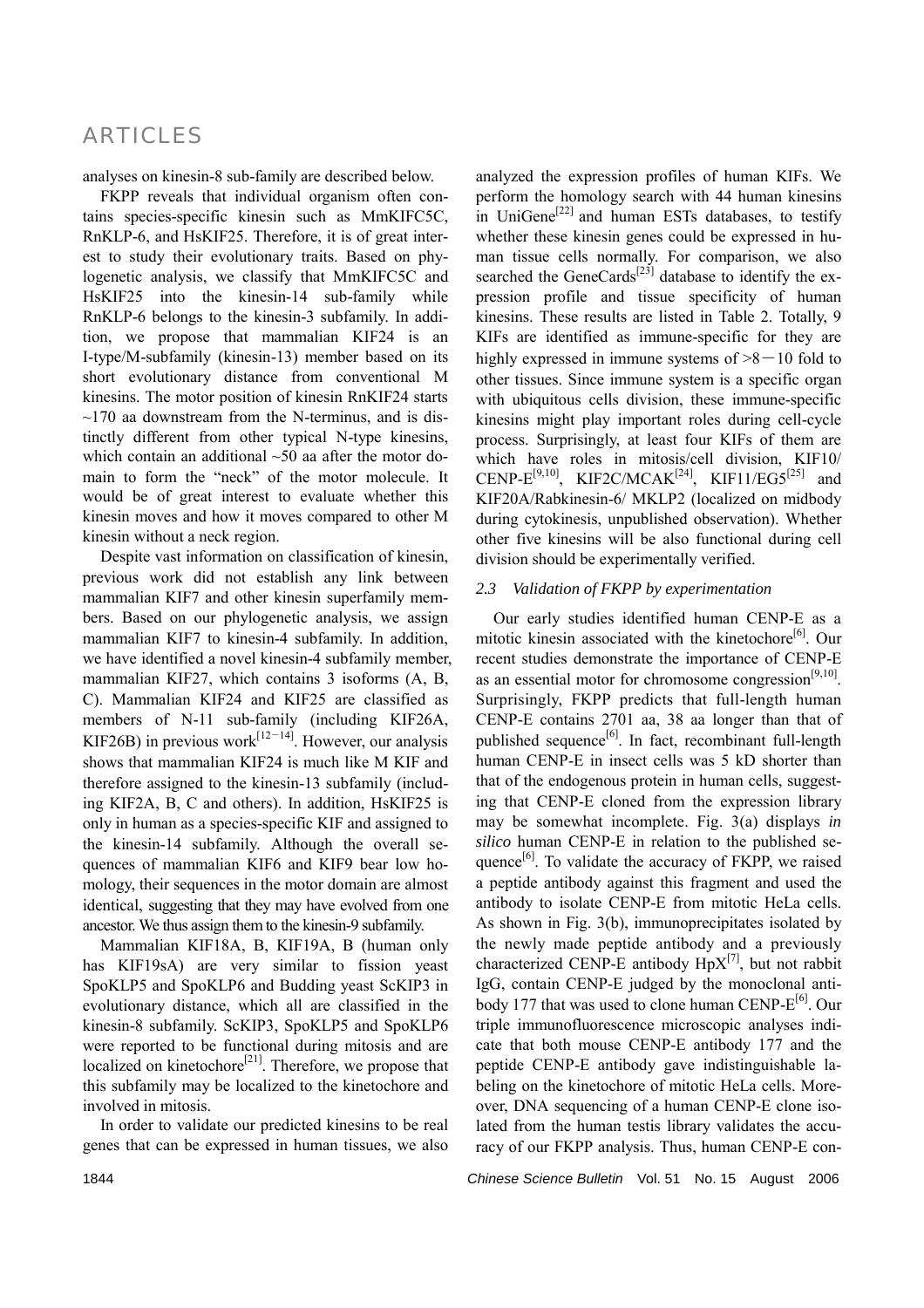| Kinesin name | Accession ID                  | Length (aa) | Tissue-Specificity (GeneCard)                         | Expression profiles (UniGene/dbEST)        |
|--------------|-------------------------------|-------------|-------------------------------------------------------|--------------------------------------------|
| KIF1A        | GI: 2497523b)                 | 1690        | neural specific $(8 - 10$ fold)                       | neural, pancreas, bone marrow              |
| KIF1B/KLP    | O60333                        | 1816        | ubiquitous                                            | ubiquitous                                 |
| KIF1C        | O43896                        | 1103        | ubiquitous                                            | ubiquitous                                 |
| KIF10/CENP-E | GI: 399227                    | 2701        | immune specific $($ >8 - 10 fold)                     | immune, liver, kidney, lung                |
| KIF14        | Q15058                        | 1648        | immune specific $($ >8 - 10 fold)                     | immune, liver, kidney                      |
| KIFC1        | Q9BW19                        | 673         | immune specific $(>=8 - 10$ fold)                     | immune, muscle, liver, pancreas            |
| KIFC2        | Q96AC6                        | 838         | neural specific $(5 - 10$ fold)                       | neural                                     |
| KIFC3        | Q9BVG8                        | 694         | ubiquitous                                            | ubiquitous                                 |
| KIF3B        | O15066                        | 747         | ubiquitous                                            | ubiquitous                                 |
| KIF3A        | Q9Y496                        | 702         | ubiquitous                                            | ubiquitous                                 |
| KIF3C        | O14782                        | 793         | neural specific $(>=8 - 10$ fold)                     | neural specific $($ >8 $-$ 10 fold)        |
| KIF4A        | 095239                        | 1232        | ubiquitous                                            | ubiquitous                                 |
| KIF4B        | GI: 41147002                  | 1234        | $\sqrt{2}$                                            | testis (in mouse) /Hs.529460               |
| KIF13A       | Q9H1H9                        | 1805        | ubiquitous                                            | ubiquitous                                 |
| KIF13B       | Q9NQT8                        | 1826        | ubiquitous                                            | ubiquitous                                 |
| KIF27A       | Q86VH2                        | 1401        | ubiquitous                                            | muscle, pancreas, kidney                   |
| KIF5A        | Q12840                        | 1032        | neural specific $(8 - 10$ fold)                       | brain, muscle, lung                        |
| KIF5B        | P33176                        | 963         | $\sqrt{ }$                                            | neural specific $($ >8 $-$ 10 fold)        |
| KIF5C        | O60282                        | 957         | neural and prostate specific $($ >8 $-$<br>$10$ fold) | ubiquitous                                 |
| KIF17        | Q9P2E2                        | 1029        | ubiquitous                                            | spleen, brain                              |
| KIF11/EG5    | P52732                        | 1057        | immune specific $($ >8 - 10 fold)                     | muscle, liver, lung                        |
| KIF9         | Q9HAQ2                        | 790         | ubiquitous                                            | ubiquitous                                 |
| KIF22        | Q14807                        | 665         | ubiquitous                                            | ubiquitous                                 |
| KIF25        | Q9UIL4                        | 384         | ubiquitous                                            | placenta, nervous /Hs.150013               |
| KIF20A/MKLP2 | 095235                        | 890         | immune specific $(>=8 - 10$ fold)                     | ubiquitous                                 |
| KIF2A/KIF2   | O00139                        | 679         | Immune and neural specific $(>=5 - 8)$<br>fold)       | Immune specific $(>=8 - 10$ fold)          |
| KIF2B        | Q8N4N8                        | 673         | ubiquitous                                            | medulla, testis /Hs.226805                 |
| KIF2C/MCAK   | Q99661                        | 725         | immune specific $($ >8 - 10 fold)                     | immune, brain, muscle, liver               |
| KIF23/MKLP1  | Q02241                        | 856         | ubiquitous                                            | ubiquitous                                 |
| KIF18A       | Q8NI77                        | 898         | immune specific $(>=8 - 10$ fold)                     | testis, stomach /Hs.301052                 |
| KIF18B       | 37544008                      | 870         | immune specific $(>=8 - 10$ fold)                     | ovarian, brain, bladder /Hs.406639         |
| KIF12        | Q96FN5                        | 618         | high in muscle, secretory, kidney<br>$(>=5 - 8$ fold) | ubiquitous                                 |
| KIF20B       | predicted <sup>c)</sup>       | 1897        | immune specific $($ >8 - 10 fold)                     | testis, liver /Hs.240                      |
| KIF15/HKLP2  | Q9NS87                        | 1388        |                                                       | testis, liver /Hs.315051                   |
| KIF16A       | GI: 41204881                  | 846         |                                                       |                                            |
| KIF16B       | Q9HCI2                        | 1393        | ubiquitous                                            | hippocampus, kidney, prostate /Hs.101774   |
| KIF21A       | AAR04774                      | 1674        |                                                       | lung, kidney, liver /Hs.374201             |
| KIF21B       | GI: 41112866                  | 1635        | high in immune and nervous $(>=3 - 5$<br>folds)       | stomach, kidney /Hs.169182                 |
| KIF19A       | Q8N1X8                        | 894         | ubiquitous                                            | liver /Hs.372773                           |
| KIF26A       | Q9ULI4                        | 1840        | ubiquitous                                            | stomach /Hs.134970                         |
| KIF26B       | GI: 41114119                  | 1726        | ubiquitous                                            | immune specific $($ >8-10 fold) /Hs.125020 |
| KIF24        | predicted                     | 1256        |                                                       | lung, liver /Hs.436169                     |
| KIF6         | ENSP00000287152 <sup>d)</sup> | 484         |                                                       |                                            |
| KIF7         | predicted                     | 1343        |                                                       | liver, stomach /Hs.528406                  |

Table 2 The expression profiles analyses for human kinesins<sup>a)</sup>

a) There are 44 kinesins in human analyzed. The tissue-specificity of gene expression profile is determined with GeneCard database. The electronic expression profile of kinesin genes (UniGene/dbEST) is taken from UniGene database with ESTs analysis. b) The kinesin is taken from GenBank database with GI number. c) The kinesin is predicted by FKPP. d) The kinesin is taken from Ensembl database.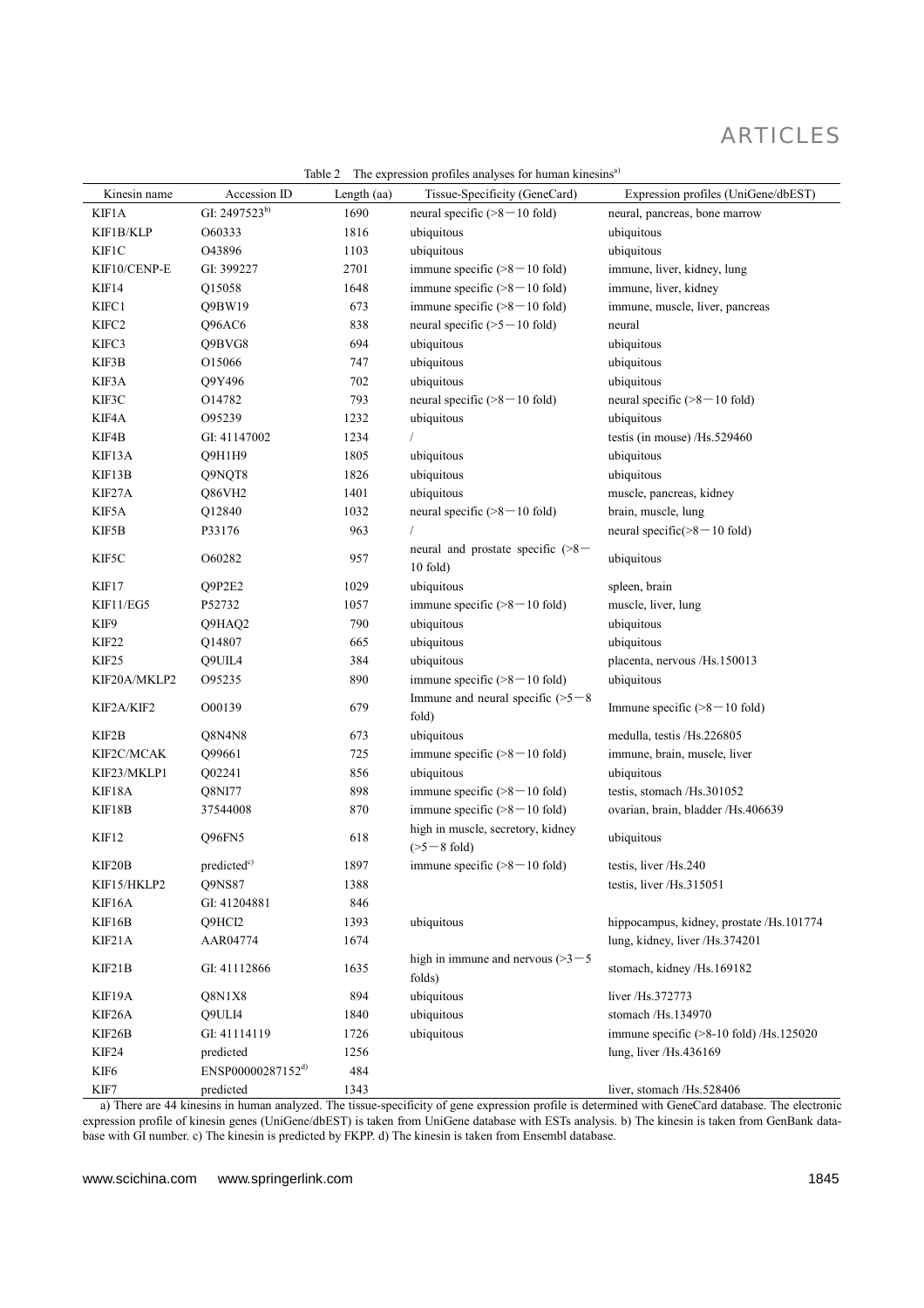

Fig. 3. FKPP reveals missing amino acids in human CENP-E. (a) Depiction of 36 aa revealed by FKPP but missed in human CENP-E of the current database. The corresponding amino acids for this missing segment are labeled (2119 and 2164). (b) Human CENP-E (FKPP-synthesized) represents the full-length human CENP-E. Mitotic HeLa cell lysates were prepared and incubated with protein A beads coupled with HpX antibody (HpX Ab), peptide antibody to the FKPP-derived CENP-E (Peptide Ab), and rabbit IgG, respectively. After washing, proteins bound to the antibody beads were resolved by SDS-PAGE and analyzed by western blotting using mouse antibody 177, the antibody employed to clone human CENP-E. (c) Human CENP-E synthesized *in silico* is a kinetochore-associated kinesin. 1, Confocal image of a mitotic HeLa cell labeled with CENP-E mAb177; 2, Confocal image of a mitotic HeLa cell labeled with a rat monoclonal antibody against tubulin (tubulin); 3, Confocal image of a mitotic HeLa cell labeled with CENP-E peptide antibody (CENP-E pAb); 4, Merge of  $1-3$ .

tains 2701 aa. Validation of FKPP by three lines of ex- -perimentation indicates that FKPP is a novel full-length kinesin prediction program with remarkable accuracy.

### **3 Discussion**

Comparative genomics is a powerful tool for homologous gene prediction<sup>[26]</sup>, whole-genome alignment and regulatory region prediction, in contrast to *ab initio* methods. Despite the fact that many organisms' genome-wide DNA sequences are available in the current database, the structural and functional relationship of individual genes remains to be established by wet-lab biologists. Many protein sequences still remain fragment status. We perform an estimation of the fragments in Swiss-Prot/TrEMBL. Approximately, we use key word of the name of the organism, such as "Homo sapiens" or "Mus musculus", etc, to find all protein sequences of the organism. And we use key word of the name of the organism plus "fragment" (i.e. "Homo sapiens fragment") to search all fragments in an organism. The result is shown in Table 3. There are about 32.2%, 24.6%, and 20.6% proteins which are fragments in human, mouse and rat, respectively. And even in budding yeast, there are still 2.8% of all proteins to be fragment.

| Table 3 Fragment protein sequences of several organisms |
|---------------------------------------------------------|
| in Swiss-Prot & TrEMBL database.                        |

| 111 D M 199 1 TOT 00 1 TEMPLE GRUUDGO. |          |       |            |  |  |
|----------------------------------------|----------|-------|------------|--|--|
| Swiss-Prot & TrEMBL                    | Fragment | Total | Percentile |  |  |
| Homo sapiens                           | 22779    | 70849 | 32.2%      |  |  |
| Mus musculus                           | 12136    | 49292 | 24.6%      |  |  |
| Rattus norvegicus                      | 2830     | 13716 | 20.6%      |  |  |
| Xenopus laevis                         | 2124     | 12182 | 17.4%      |  |  |
| Arabidopsis thaliana                   | 3017     | 43370 | 7.0%       |  |  |
| Drosophila melanogaster                | 3119     | 28204 | 11.1%      |  |  |
| Caenorhabditis elegans                 | 352      | 22910 | 1.5%       |  |  |
| Schizosaccharomyces pombe              | 273      | 5577  | 4.9%       |  |  |
| Saccharomyces cerevisiae               | 414      | 14551 | 2.8%       |  |  |

Therefore, accurate *in silico* approaches are very helpful for guiding experimental biologists in highthroughput and high-content assays. Our FKPP analysis is a novel and easy method for maximal extraction of database information to facilitate the prediction and identification of novel mammalian kinesins. In addition, this method can be easily complemented with other gene prediction methods to improve the accuracy of gene prediction in eukaryotes including human. Due to the tools and database limitation, our prediction analysis may contain errors and inaccuracies and remains to be refined. For example, our analysis may miss some indel events, in which short stretches are present only